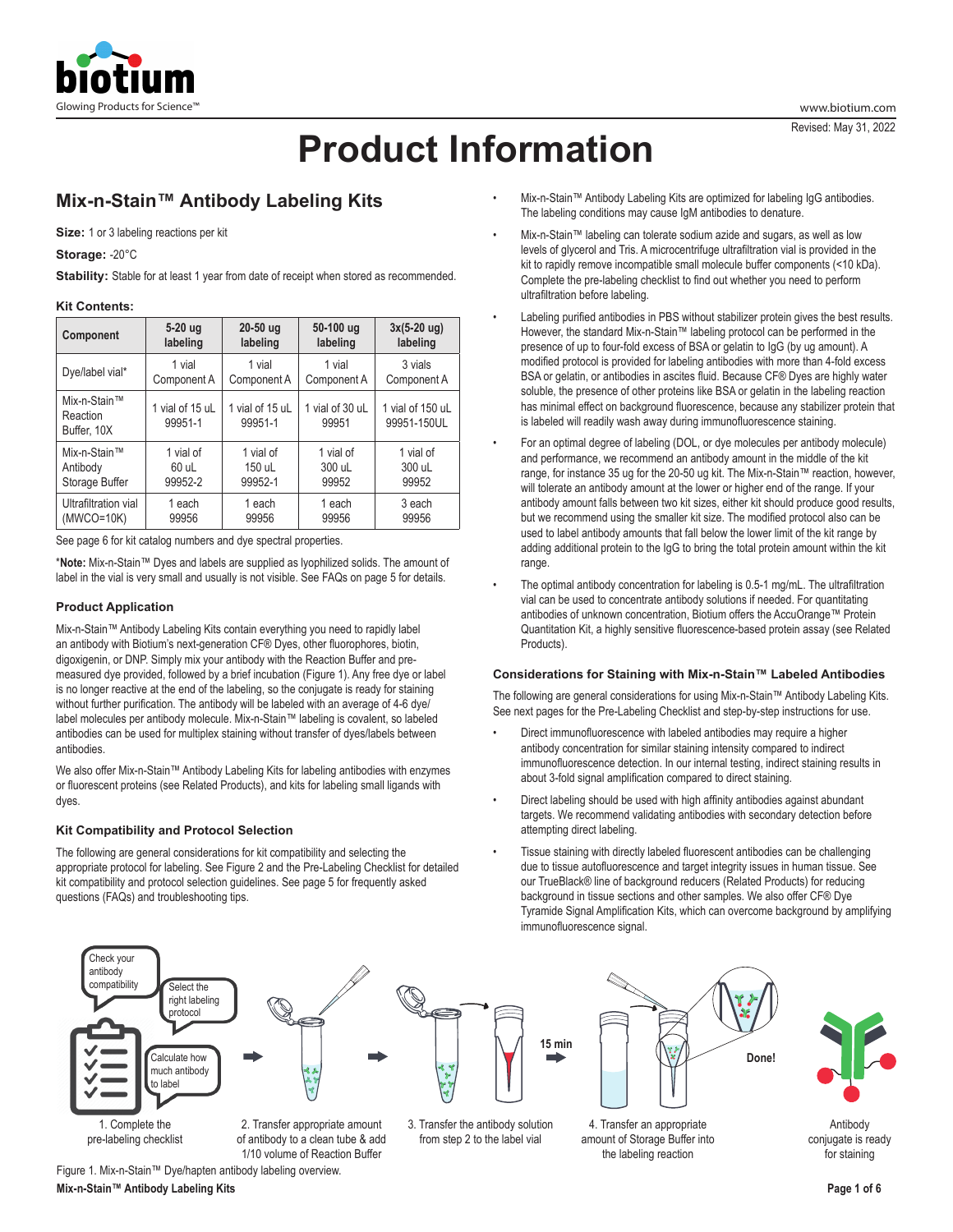Labeled secondary antibodies will still bind to primary antibodies labeled using Mix-n-Stain™ kits, therefore a secondary antibody cannot be used to distinguish an unlabeled primary antibody from a Mix-n-Stain™ labeled primary antibody from the same species. Mix-n-Stain™ labeled antibodies can be used as a tertiary staining antibody after standard immunofluorescence staining with primary and secondary antibodies. Visit our website to see our Tech Tip: Combining Direct and Indirect Immunofluorescence Using Primary Antibodies from the Same Host.

# **Before You Begin: Pre-Labeling Checklist**

Mix-n-Stain™ Antibody Labeling Kits are very simple to use (see Figure 1). But before you begin, you must check that your antibody meets the compatibility requirements for labeling, and choose the right labeling protocol. We created this labeling checklist to walk you through each step of the way. We recommend printing the checklist to use as a worksheet each time you label a new antibody. See Figure 2 for an overview. We also provide checklists at the end of each labeling protocol that you can use as worksheets to keep track of each step during labeling.

**Note:** Mix-n-Stain™ kits for labeling antibodies with fluorescent proteins (R-PE, APC, PerCP, and tandem dyes) and enzymes (HRP, AP, GOx) (see Related Products) have different protocols and compatibilities. See the individual kit protocols for details.

#### **1. Check the suitability of your antibody for direct labeling**

1a) Have you tested this antibody in your application using a secondary antibody?

- □ Yes: Continue. Note that a higher antibody concentration may be required when using directly labeled antibodies compared to indirect detection.
- No: **Stop.** We recommend first testing your antibody with secondary antibody to verify that it shows robust and specific staining before attempting to directly label the antibody.

1b) Check the antibody isotype:

- **Polyclonal antibody: Continue**
- □ IgG (any subtype): Continue
- IgM: **Stop.** This antibody isotype is not compatible with Mix-n-Stain™ labeling. IgM antibodies require a specialized labeling protocol. Contact tech support through our website to discuss further.

#### **2. Check the composition of your antibody**

**Important:** If you don't know the antibody concentration or composition, contact the antibody supplier to get the answers to questions 2a-2e and 3b before trying to label your antibody.

- 2a) Does the antibody contain cell culture supernatant or crude serum?
- Yes: **Stop.** The antibody is not compatible with Mix-n-Stain™ labeling and requires purification before labeling using standard Protein A or Protein G purification protocols, or a commercially available antibody purification kit.
- No: Continue
- 2b) Does the antibody contain glycine, over 20 mM Tris, or over 10% glycerol?
- Yes: **Hold on.** You will need to perform ultrafiltration (Protocol A) before labeling to remove those substances. **But first, continue to question 2e.**
- **No: Continue**
- 2c) Is the antibody concentration below 0.5 mg/mL?
- Yes: **Hold on.** You will need to perform ultrafiltration before labeling to concentrate the antibody to 0.5-1 mg/mL (Protocol A). **But first, continue to question 2e.**
- **No: Continue**
- □ I don't know: **Hold on.** You will need to contact the antibody supplier to find out the antibody concentration before continuing.
- 2d) Is the antibody concentration above 1 mg/mL?
- Yes: **Hold on.** Dilute the antibody to 0.5-1 mg/mL with PBS.
- No: Continue
- 2e) Does the antibody contain BSA, gelatin, other proteins, or ascites fluid?
- □ Yes: Go to step 3
- □ No: Use Protocol B (Standard Labeling Protocol). **Don't forget:** If you answered yes to questions 2b or 2c, perform ultrafiltration (Protocol A) before labeling.

#### **3. Check the ratio of antibody to other proteins**

- 3a) Record the concentration of your antibody. If you do not know the concentration, contact the antibody supplier to find out the concentration before continuing. Antibody (IgG) concentration (mg/mL):
- 3b) Record the concentration of other protein (BSA/gelatin/ascites protein). If you do not know the concentration, contact the antibody supplier to find out the concentration before continuing. You also can measure the OD<sub>280</sub> of the solution to find the total protein concentration (IgG + other proteins). Protein concentration (mg/mL):



Figure 2. Mix-n-Stain™ compatibility and protocol selection overview.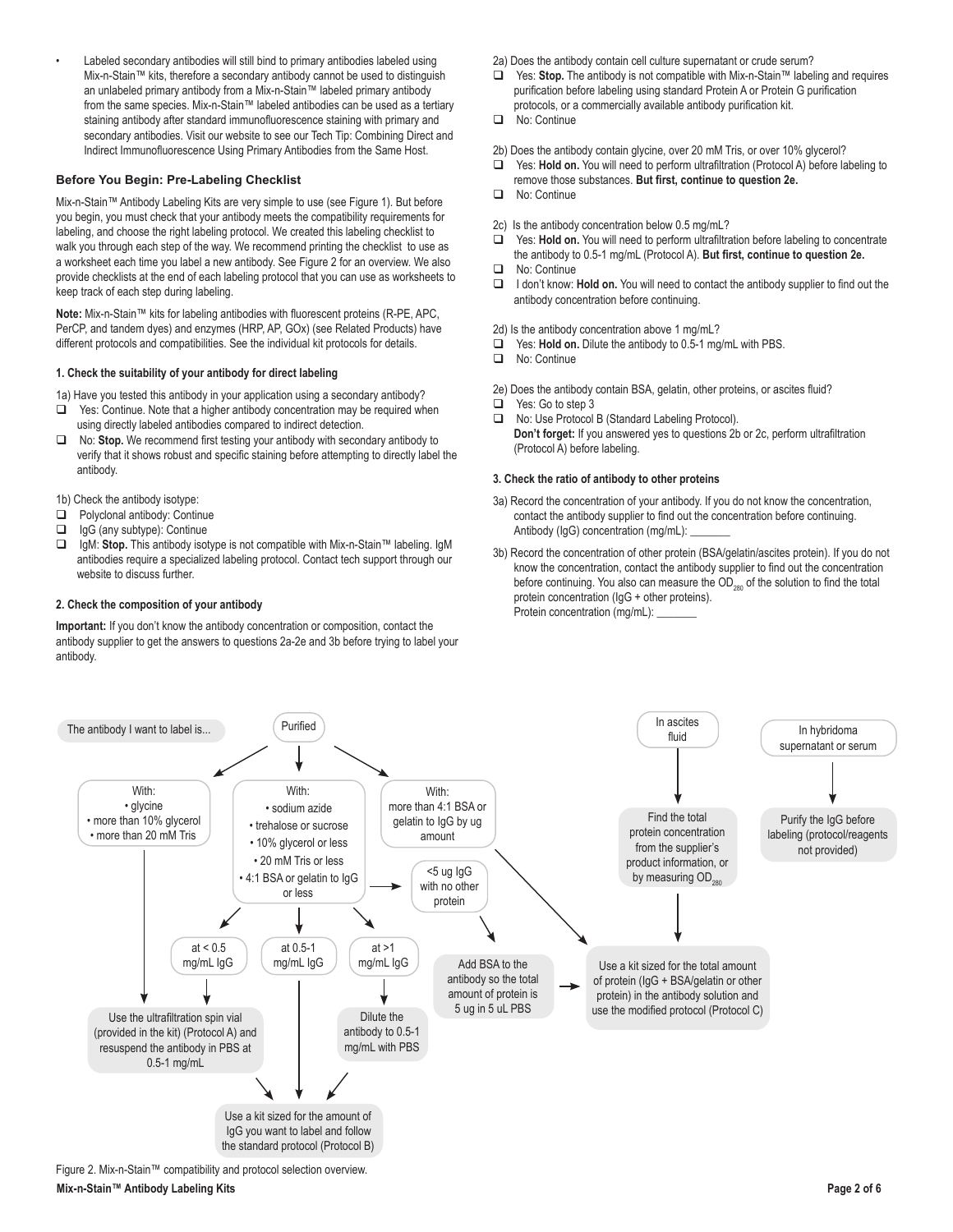3c) Calculate the ratio of protein to antibody (protein concentration (3b) ÷ antibody concentration (3a) Record the ratio here:

3d) Is the ratio of protein to antibody larger than 4?

- Yes: Use Protocol C (Modified Labeling Protocol)
- □ No: Use Protocol B (Standard Labeling Protocol) **Don't forget:** If you answered yes to questions 2b or 2c, perform ultrafiltration (Protocol A) before labeling.

# **A. Ultrafiltration Protocol**

**Important:** Before you begin, complete the Pre-Labeling Checklist (page 2) to determine whether your antibody requires ultrafiltration before labeling.

The ultrafiltration vial has a molecular weight cut-off of 10,000. Molecules smaller than 10 kDa will flow through the membrane, and molecules larger than 10 kDa, including IgG antibodies, will be retained on the upper surface of the membrane (Figure 3). Take care not to touch the membrane with pipette tips, which could tear or puncture the membrane, resulting in loss of antibody.

**Note:** Repeated filtration of large sample volumes (~500 uL) can lead to membrane failure. We therefore recommend keeping sample volumes at or below 350 uL.

**Ultrafiltration Vial Capacities**

Maximum Sample Volume: 500 uL (see note above) Final Concentrate Volume: 15 uL Filtrate Receiver Volume: 500 uL Hold-up Volume (Membrane/Support): < 5 uL

1. Add an appropriate amount of antibody to the membrane of the ultrafiltration vial, being careful not to touch the membrane. Centrifuge the solution at 14,000 x g in a microcentrifuge for one minute. Check to see how much liquid has filtered into the filtrate collection tube (lower chamber). Repeat the centrifugation until all of the liquid has filtered into the collection tube. Remove the flow-through liquid from the collection tube.

**Note:** We recommend saving the filtrate solutions after steps 1 and 2, so you can recover your antibody in case of membrane failure during centrifugation.

- 2. To concentrate your antibody, proceed to Step 3. To remove interfering substances, add an equal volume of 1X PBS to the membrane. Centrifuge the vial at 14,000 x g until the liquid has filtered into the collecting tube.
- 3. Add an appropriate volume of PBS to the membrane to obtain a final antibody concentration of 0.5-1 mg/mL. Carefully pipet the PBS up and down over the upper surface of the membrane to recover and resuspend the antibody.
- 4. Transfer the recovered antibody solution to a fresh microcentrifuge tube.
- 5. If you are using Protocol C (Modified Labeling Protocol), save the ultrafiltration vial to concentrate your antibody after labeling. Additional ultrafiltration vials also can be purchased separately (see Related Products).



Figure 3. Ultrafiltration vial components.

#### **B. Standard Mix-n-Stain™ Labeling Protocol**

**Important:** Before you begin, complete the Pre-Labeling Checklist (page 2) to determine whether your antibody is compatible with labeling, and to choose the right labeling protocol. See page 4 for a worksheet that you can print and use to keep track of each step during labeling.

- 1. Start with your antibody at 0.5-1 mg/mL IgG in a compatible buffer. Transfer an appropriate amount of antibody to be labeled to a clean tube. See the Pre-Labeling Checklist for details.
- 2. Warm up the Mix-n-Stain™ Reaction Buffer vial and the Mix-n-Stain™ Storage Buffer vial to room temperature before use. Centrifuge the vials briefly to collect the solutions at the bottom of the vials.
- 3. Mix the 10X Mix-n-Stain™ Reaction Buffer with the antibody solution at a ratio of 1:10 so that the antibody solution contains a final concentration of 1X Reaction Buffer (for every 9 uL of antibody solution, add 1 uL of 10X Reaction Buffer). Mix completely by pipetting up and down or gentle vortexing. **Note:** Adding Reaction Buffer is not optional. Labeling will not occur without it.
- 4. Transfer the entire solution from Step 3 to the vial containing the dye/label (Component A). There is no need to measure the amount of the dye/label in the vial. Vortex the vial for a few seconds.
- 5. Incubate the vial in the dark for at least 15 minutes at room temperature. Incubating for longer times won't affect the labeling.
- 6. Dilute the labeled antibody solution with the provided Storage Buffer. Simply add the appropriate amount of Storage Buffer indicated in Table 1 below. The antibody is now ready to use for staining. The concentration of the labeled antibody is the amount of your starting antibody divided by the total volume.

|  |  | Table 1. Storage Buffer Volume Required |  |  |  |
|--|--|-----------------------------------------|--|--|--|
|  |  |                                         |  |  |  |

| <b>Reaction Size</b> | <b>Storage Buffer</b> |
|----------------------|-----------------------|
| 5-20 ug              | 60 uL                 |
| $20-50$ ug           | 150 uL                |
| 50-100 ug            | 300 uL                |

**Note:** Antibody Storage Buffer contains 2 mM sodium azide.

# **C. Modified Mix-n-Stain™ Labeling Protocol**

**Important:** Before you begin, complete the Pre-Labeling Checklist (page 2) to determine whether your antibody is compatible with labeling, and to choose the right labeling protocol. See page 4 for a worksheet that you can print and use to keep track of each step during labeling.

- 1. Start with your antibody at 0.5-1 mg/mL total protein in a compatible buffer. Transfer an appropriate amount of antibody to be labeled to a clean tube. See the Pre-Labeling Checklist for details.
- 2. Warm up the Mix-n-Stain™ Reaction Buffer vial and the Mix-n-Stain™ Storage Buffer vial to room temperature before use. Centrifuge the vials briefly to collect the solutions at the bottom of the vials.
- 3. Mix the 10X Mix-n-Stain™ Reaction Buffer with the antibody solution at a ratio of 1:10 so that the antibody solution contains a final concentration of 1X Reaction Buffer (for every 9 uL of antibody solution, add 1 uL of 10X Reaction Buffer). Mix completely by pipetting up and down or gentle vortexing. **Note:** Adding Reaction Buffer is not optional. Labeling will not occur without it.
- Transfer the entire solution from Step 3 to the vial containing the dye/label (Component A). There is no need to measure the amount of the dye/label in the vial. Vortex the vial for a few seconds.
- 5. Incubate the vial in the dark for at least 15 minutes at room temperature. Incubating for longer times won't affect the labeling.
- 6. Optional: You can add Storage Buffer to the reaction mixture as in protocol B step 6. However, this may result in a highly dilute IgG solution, which may not be practical for subsequent use. To concentrate the antibody before adding Storage Buffer, follow steps 7-9 below.
- 7. Transfer the labeling reaction to the membrane of the ultrafiltration vial provided (or saved if Protocol A was performed for antibody clean-up). Centrifuge the vial at 14,000 x g until all of the liquid has filtered into the receiving vial as described in Protocol A.
- 8. Resuspend the labeled antibody in Storage Buffer or your preferred buffer at the desired final concentration of IgG. Carefully pipette the Storage Buffer up and down over the upper surface of the membrane to recover and resuspend the antibody. **Note:** Antibody Storage Buffer contains 2 mM sodium azide.
- 9. Transfer the recovered antibody solution to a fresh microcentrifuge tube. The antibody is now ready to use for staining.

#### **Storage of Labeled Antibodies**

Labeled antibodies are stable for at least 6 months when stored at 4° C, protected from light. Antibodies also can be stored in single use aliquots at -20° C for longer storage.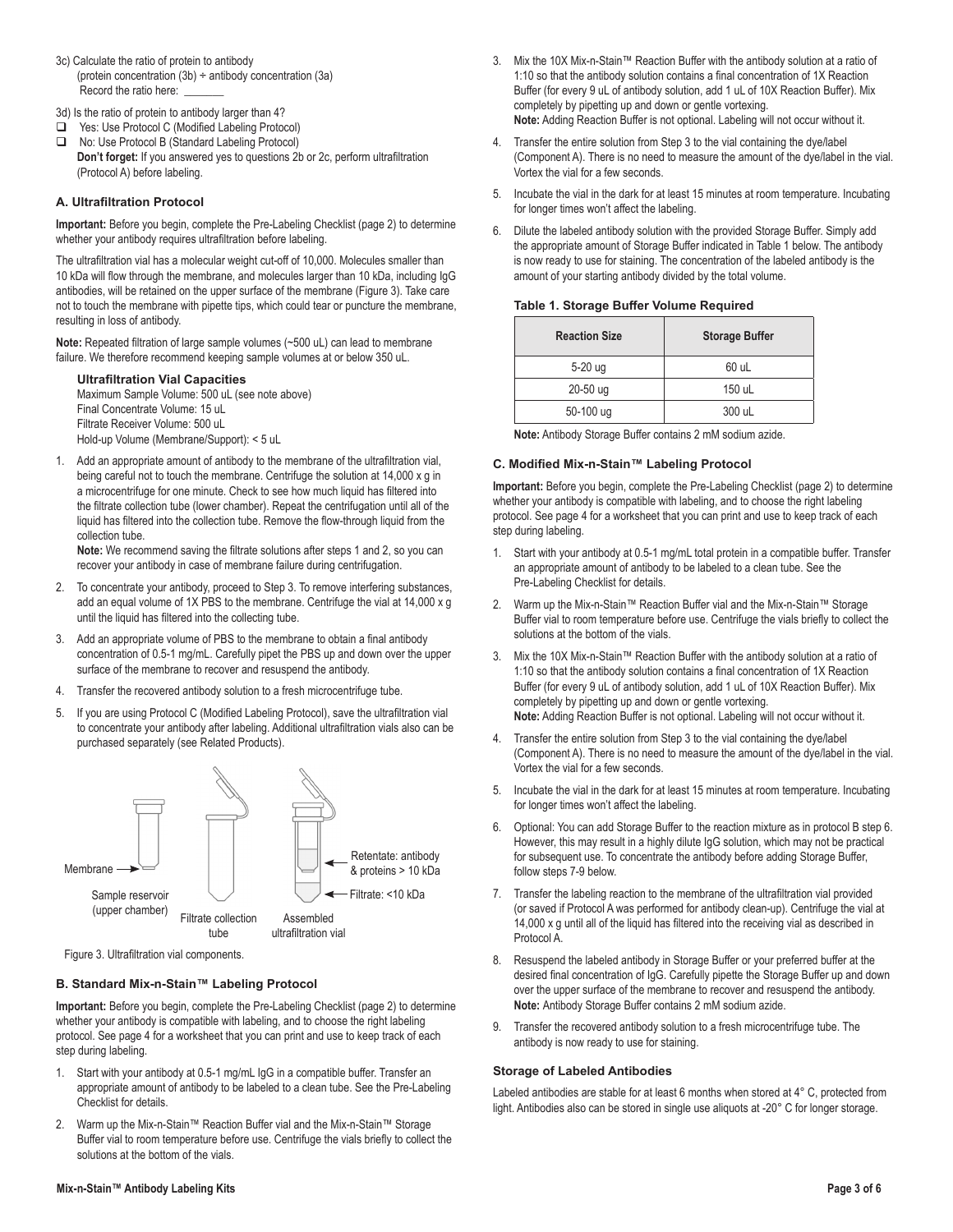#### **Labeling Worksheets**

# **Worksheet for Protocol B: Standard Labeling Protocol**

1) Start with your antibody at 0.5-1 ug/uL (mg/mL) in compatible buffer (see steps 1 & 2). Record the antibody concentration in ug/uL:

2) Check your kit size:

- $\overline{\phantom{0}}$  5-20 ug
- $\Box$  20-50 ug
- $\Box$  50-100 ug
- 3) Choose a ug amount of antibody to label that falls within the kit range. For optimal DOL, we recommend an antibody amount in the middle of the kit range. Calculate the volume of antibody solution to use for labeling for the appropriate ug amount. Need help? See Calculations at the end of the worksheets.
- $\Box$  Transfer the volume of antibody solution calculated in step 1 to a clean tube. Record the input volume in uL:
- Add 1/10 volume of Reaction Buffer to the tube with antibody and mix well. For every 9 uL of antibody solution, add 1 uL of Reaction Buffer. **Note:** Adding Reaction Buffer is not optional. Labeling will not occur without it. Record the volume of Reaction Buffer added:
- $\Box$  Transfer the mixture of antibody and Reaction Buffer to the dye vial and mix well. Incubate at least 15 minutes at room temperature, in the dark. After 15 minutes the reaction will have stopped, so incubating for longer times won't affect the labeling.
- Add the the appropriate volume of Storage Buffer to the reaction mixture. For 3x(5-20 ug) sizes, add 60 uL of Storage Buffer for each reaction.
- $\Box$  Calculate the final concentration of the labeled antibody (ug antibody input/uL total final volume). Need help? See Calculations at the end of the checklist. Record final concentration:
- $\triangleright$  The labeled antibody is now ready to use.

# **Worksheet for Protocol C: Modified Labeling Protocol**

- 1) Start with 0.5-1 ug/uL (mg/mL) total protein (IgG + other protein) in compatible buffer (see steps 1 & 2). If you wish to label an amount of IgG that falls below the lower limit of the kit, add BSA to bring to the total protein concentration (IgG + BSA) within the range of the kit and proceed with labeling based on total protein. Record the total protein concentration in ug/uL:
- 2) Check your kit size:
	- $\Box$  5-20 ug
	- $20-50$  ug
	- $\Box$  50-100 ug
- 3) Choose a ug amount of total protein (IgG + other protein) to label that falls within your kit range. Calculate the volume of antibody solution to use for labeling for the appropriate ug amount determined by your kit size above. Need help? See Calculations at the end of the checklist.
- $\Box$  Transfer the appropriate volume of antibody/protein solution (from step 1) to a clean tube.

Record the input volume in uL:

- Add 1/10 volume of Reaction Buffer to the tube with antibody and mix well. For every 9 uL of antibody solution, add 1 uL of Reaction Buffer. **Note:** Adding Reaction Buffer is not optional. Labeling will not occur without it. Record the volume of Reaction Buffer added:
- $\Box$  Transfer the mixture of protein and Reaction Buffer to the dye vial and mix well. Incubate at least 15 minutes at room temperature, in the dark. After 15 minutes the reaction will have stopped, so incubating for longer times won't affect the labeling.
- $\Box$  Optional: Use the ultrafiltration vial to concentrate the antibody. Resuspend in Storage Buffer or PBS with your preferred stabilizers/preservatives at a convenient concentration.

**-or-**

- Add the appropriate volume of Storage Buffer to the reaction mixture. For 3x(5-20 ug) sizes, add 60 uL of Storage Buffer for each reaction.
- $\Box$  Calculate the final concentration of the labeled antibody (ug antibody input/uL total final volume). Need help? See Calculations at the end of the checklist. Record final antibody concentration:
- $\boxtimes$  The labeled antibody is now ready to use.

#### **Calculations**

**Protocol B: Volume of antibody solution to use for labeling:**

Volume to use  $(UL) = \frac{antbody \text{ amount } (ug) \text{ that matches your kit}}{artib \text{ at } g}$ antibody concentration (ug/uL)

**Note:** For optimal DOL, we recommend an antibody amount in the middle of the kit range.

#### **Protocol C: Volume of antibody/protein solution to use for labeling:**

Volume to use  $(uL) = \frac{\text{total protein amount (ug) that matches your kit}}{\text{total weight}}$ total protein concentration (ug/uL)

#### **Final concentration of antibody after labeling:**

i. First calculate the final total volume:

Final total volume (uL) =

input volume + Reaction Buffer volume + Storage Buffer volume

ii. Then calculate the final concentration of antibody:

Antibody concentration (ug/uL) =  $\frac{\text{antibody input amount (ug)}}{\text{final total volume (ul)}}$ final total volume (uL)

**Note:** If using Protocol C, be sure to use the input amount of antibody for this calculation, not the input amount of total protein.

# **Troubleshooting Checklist**

#### **T1. No staining**

- T1a) Did you test this antibody with a secondary antibody before beginning to validate it? □ Yes: Continue
- No: **Stop.** We recommend first testing your antibody with secondary antibody to verify that it shows robust and specific staining before attempting to directly label the antibody.
- T1b) Did you aliquot the dye or try to label antibody input above or below the kit range?
- Yes: **Stop.** Mix-n-Stain™ kits are optimized for a single labeling reaction. We do not recommend trying to split the kit to label more than one antibody or for more than one use. Antibody input above or below the kit range will result in under- or overlabeling, which can result in poor staining or high background.
- No: Continue
- T1c) Are your imaging or detection settings right for the dye you're using?
- $\Box$  Check the excitation/emission maxima of your dye in Table 2 (page 6), or visit the CF® Dye technology page on our website to see which commonly used dyes are spectrally similar to your dye as an aid in choosing the right channel for detection. **Note:** Far-red dyes (CF®633 and longer wavelengths) will not be visible through the microscope eyepieces, and must be imaged by confocal system or CCD camera. Blue dyes like CF®350, CF®405S, or CF®405M may be difficult to detect in tissue, which has high blue autofluorescence.

T1d) Are you using antifade mounting medium?

- $\Box$  Yes: Check the compatibility of your mounting medium. Some antifade media are not compatible with cyanine-based dyes like CF®647, CF®660C, CF®680, Cyanine 555, or Cyanine 647. Biotium's EverBrite™ Mounting Media (see Related Products) are compatible with a wide selection of dyes.
- No: We recommend using antifade fluorescence mounting medium with CF®350, which is less photostable than other dyes. Depending on the imaging method you are using, antifade may be needed for other dyes, particularly the cyanine-based dyes listed above. Most of our other CF® Dyes are highly photostable, visit the CF® Dye technology page on our website to learn more.

T1e) Can the labeled antibody be detected using a secondary antibody?

- Yes: Titrate the Mix-n-Stain™ labeled antibody; a higher antibody concentration may be required when using directly labeled antibodies compared to indirect detection, because the number of dyes per target is lower.
- No: Continue
- T1f) Did you perform ultrafiltration before labeling?
- $\Box$  Yes: Check to make sure the antibody was not lost to the flow-through due to a damaged membrane. The antibody can be recovered by performing ultrafiltration with a new ultrafiltration vial to concentrate the flow-through.
- No: Continue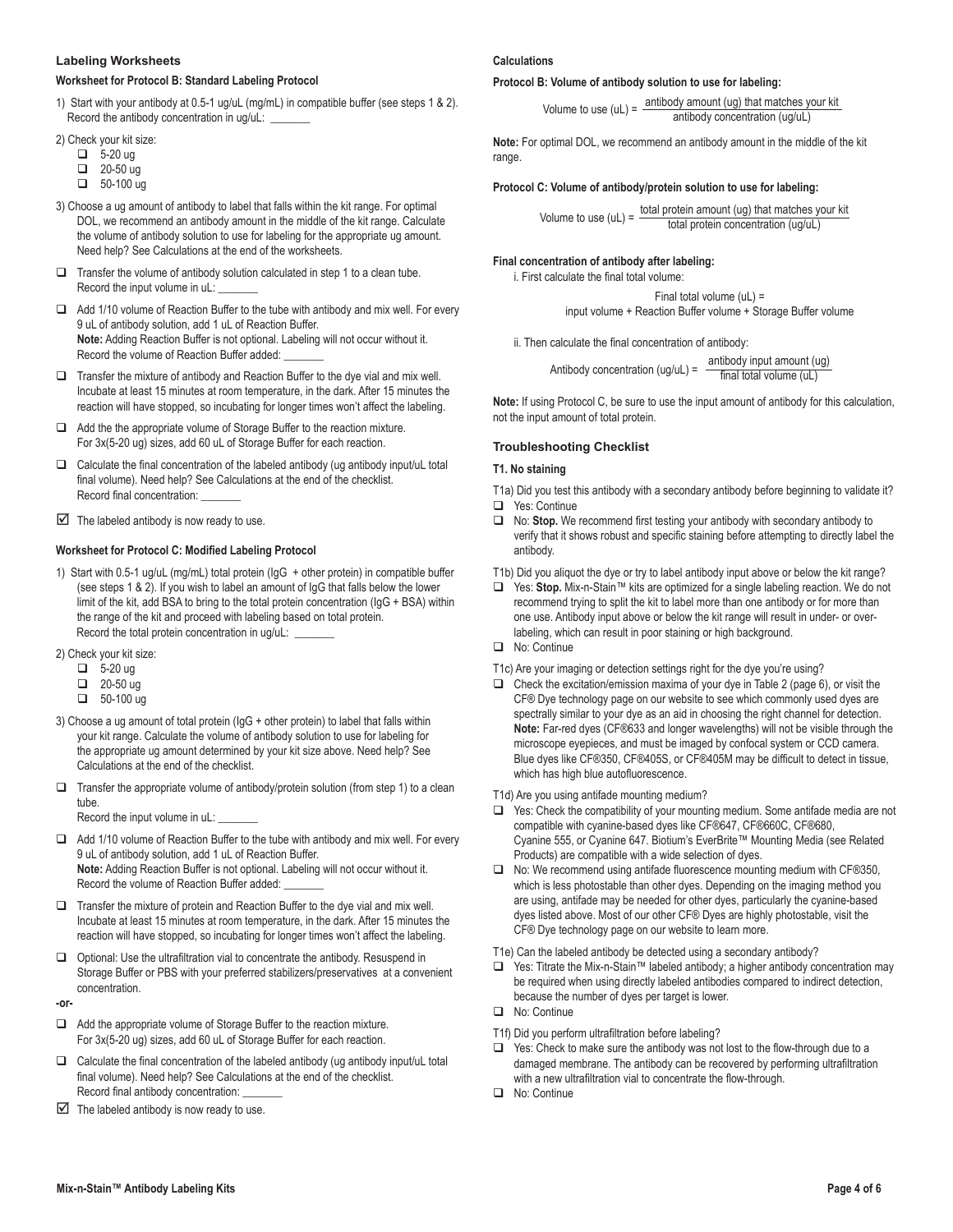# **Troubleshooting Checklist (continued)**

T1g) Is your antibody monoclonal?

- □ Yes: Direct labeling can reduce antibody affinity for some monoclonal antibodies. If labeling adversely affects antibody binding, it may be necessary to use an alternative labeling chemistry for your antibody. Contact technical support through our website to discuss further.
- □ No: Contact technical support through our website to discuss further.

#### **T2. Non-specific staining**

- T2a) Did you test this antibody with a secondary antibody before beginning to validate it? □ Yes: Continue
- No: **Stop.** We recommend first testing your antibody with secondary antibody to verify that it shows robust and specific staining before attempting to directly label the antibody.
- T2b) Did you aliquot the dye or try to label antibody input above or below the kit range?
- Yes: **Stop.** Mix-n-Stain™ kits are optimized for a single labeling reaction. We do not recommend trying to split the kit to label more than one antibody or for more than one use. Antibody input above or below the kit range will result in under- or over-labeling, which can result in poor staining or high background.
- No: Continue
- T2c) Is the non-specific binding seen only with Mix-n-Stain™ labeled antibody, but not unlabeled antibody + secondary antibody?
- □ Yes: Consider trying a blocking agent like TrueBlack® IF Background Suppressor (see Related Products) or Thermo's Image-iT® FX, which can block background arising from charge-based interaction of dyes with cells or tissues.
- $\Box$  No: Contact technical support through our website to discuss further.

# **Frequently Asked Questions (FAQs)**

| Question                                                                                                                                  | Answer                                                                                                                                                                                                                                                                                                                                                                                                                                                                                                                                                                                                                                                                |
|-------------------------------------------------------------------------------------------------------------------------------------------|-----------------------------------------------------------------------------------------------------------------------------------------------------------------------------------------------------------------------------------------------------------------------------------------------------------------------------------------------------------------------------------------------------------------------------------------------------------------------------------------------------------------------------------------------------------------------------------------------------------------------------------------------------------------------|
| How do I remove any unconjugated free dye from the labeled antibody since<br>there is no purification step?                               | Because of the unique formulations of our dyes and labeling technology, it is not necessary to remove<br>unconjugated free dye before staining. However, ultrafiltration can be used to remove free dye if<br>desired. We recommend performing ultrafiltration before adding antibody Storage Buffer.                                                                                                                                                                                                                                                                                                                                                                 |
| Can I use Mix-n-Stain™ labeled antibodies for multi-color<br>immunofluorescence staining, or will the dye transfer between antibodies?    | Mix-n-Stain™ labeling results in covalent linkage of dye and antibody, so there will be no dye diffusion<br>or transfer between labeled antibodies or the target sample.                                                                                                                                                                                                                                                                                                                                                                                                                                                                                              |
| Can I use a Mix-n-Stain™ kit for labeling proteins other than antibodies?                                                                 | Mix-n-Stain™ kits are optimized for labeling IgG antibodies, but can be used to label other proteins.<br>Customers have reported successful labeling of nanobodies and single chain antibodies. There<br>are also published reports of Mix-n-Stain™ labeling of enzymes and lectins. Biotium also offers<br>Mix-n-Stain™ kits designed specifically for optimal labeling of nanobodies (also called camelid or<br>VHH domains), and small ligands. For other types of proteins, Biotium recommends the CF® Dye SE<br>Protein Labeling kits (see Related Products). Any conjugation method, including Mix-n-Stain™, may<br>affect the biological activity of proteins. |
| Is staining with Mix-n-Stain™ labeled antibodies as sensitive as staining with<br>unlabeled primary and fluorescent secondary antibodies? | Direct immunofluorescence detection can be less sensitive than indirect detection. See Considerations<br>for Staining with Mix-n-Stain™ Labeled Antibodies.                                                                                                                                                                                                                                                                                                                                                                                                                                                                                                           |
| What are the advantages of using directly labeled conjugates compared to<br>indirect staining with labeled secondary antibodies?          | Direct immunofluorescence staining eliminates the need for secondary antibody incubation, and allows<br>the use of multiple primary antibodies from the same species for multicolor detection, or staining of<br>animal tissues with antibodies raised in the same species (e.g. mouse-on-mouse).                                                                                                                                                                                                                                                                                                                                                                     |
| What are the advantages of Mix-n-Stain™ kits over Zenon® antibody labeling<br>kits from Thermo Fisher Scientific?                         | Zenon® conjugates use antibody fragments for labeling, while with Mix-n-Stain™ the dye is covalently<br>attached to the antibody, which offers several advantages:                                                                                                                                                                                                                                                                                                                                                                                                                                                                                                    |
|                                                                                                                                           | 1. No possibility of dye transfer or diffusion between antibodies during multi-color staining.<br>2. Unlike Zenon®, Mix-n-Stain™ labeling is not species-specific.<br>3. Mix-n-Stain™ conjugates are stable, whereas Zenon® complexes must be used within 30 minutes.<br>4. Mix-n-Stain™ conjugates are less bulky because the dyes are directly linked to the antibody.<br>5. No post-staining fixation is required with Mix-n-Stain™.                                                                                                                                                                                                                               |
| What are the advantages of Mix-n-Stain™ kits over Lightning-Link® Rapid<br>antibody labeling kits?                                        | Mix-n-Stain™ antibody labeling kits use novel CF® Dyes which are brighter and more photostable<br>than the dyes in Lightning-Link® kits. Mix-n-Stain™ kits also are sized for labeling smaller amounts of<br>antibody and are sold as single reactions, for greater flexibility.                                                                                                                                                                                                                                                                                                                                                                                      |
| What are CF® Dyes?                                                                                                                        | CF® Dyes are highly water soluble, small organic dyes for labeling proteins and nucleic acids.<br>CF® Dyes are designed to be brighter and more photostable than competing dyes.                                                                                                                                                                                                                                                                                                                                                                                                                                                                                      |
| How do I select a Mix-n-Stain™ kit?                                                                                                       | For each CF® Dye, there are three types of labeling kits for labeling of antibody quantities in three<br>different ranges: 1) 5-20 ug, 2) 20-50 ug, and 3) 50-100 ug. For antibody labeling in the absence of<br>stabilizer protein, select a kit that matches the amount of your antibody. See the Pre-Labeling Checklist<br>for details on how to select a kit to label antibody that contains BSA, gelatin, or ascites fluid. If you wish<br>to label an amount of IgG that falls below the lower limit of the kit, add BSA to bring to the total protein<br>concentration (IgG + BSA), then follow the Pre-Labeling Checklist.                                    |
| If my antibody amount falls between two kits, which one should I use?                                                                     | Either kit size will produce good results, but we recommend using the smaller kit.                                                                                                                                                                                                                                                                                                                                                                                                                                                                                                                                                                                    |
| What dye/protein ratio should I use to ensure optimal labeling?                                                                           | There is no need to measure the dye amount or vary the reaction time as long as the amount of your<br>antibody to be labeled falls within the range specified for each kit.                                                                                                                                                                                                                                                                                                                                                                                                                                                                                           |
| Can I split the kit contents and use it more than one time?                                                                               | No. The protocol we recommend is optimized for 1 labeling. We do not recommend that you try to<br>split kit components to label more than one antibody or for more than one use. For multiple labeling<br>reactions, see our Mix-n-Stain™ 3x(5-20) ug sizes.                                                                                                                                                                                                                                                                                                                                                                                                          |
| How important is the antibody concentration in the labeling reaction?                                                                     | The kits are optimized for labeling antibodies with a concentration between 0.5-1.0 mg/mL. Antibody<br>concentrations outside the recommended range may result in either under- or over-labeling.                                                                                                                                                                                                                                                                                                                                                                                                                                                                     |
| The Component A vial appears to be empty, should I ask for a replacement?                                                                 | Mix-n-Stain™ Dyes and labels are supplied as lyophilized solids. The amount of label in the vial is very<br>small and usually is not visible. For green, red, and far-red dyes, the dye color will become visible when<br>you mix your antibody solution into the vial. Blue dyes (CF®350, CF®405S, CF®405M) will appear<br>colorless in solution. Non-fluorescent labels will not be visible.                                                                                                                                                                                                                                                                        |